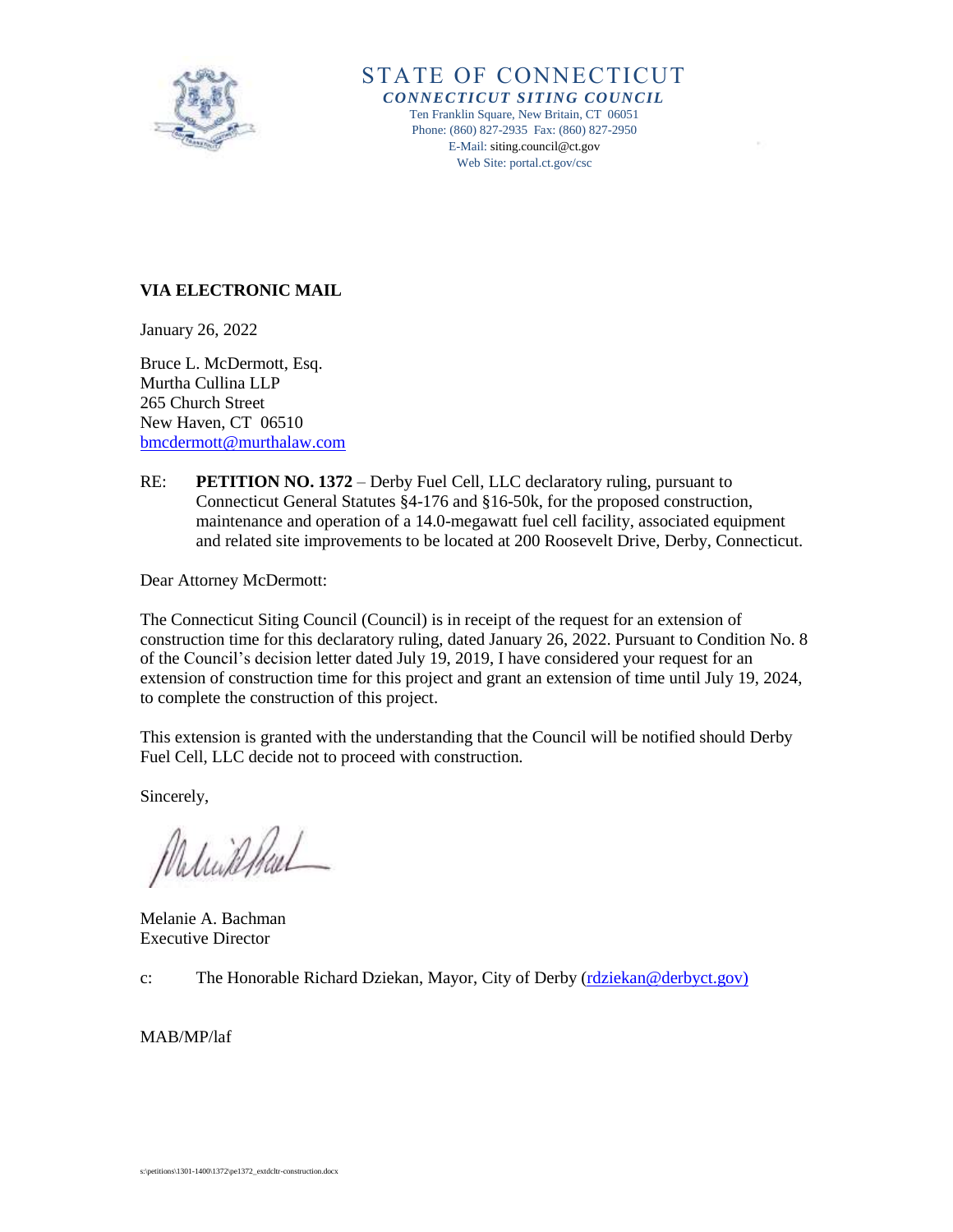

January 26, 2022

## VIA ELECTRONIC MAIL

Ms. Melanie Bachman Executive Director/Staff Attorney Connecticut Siting Council 10 Franklin Square New Britain, CT 06051

> Re: Petition No. 1372 – Derby Fuel Cell, LLC petition for a declaratory ruling, pursuant to Connecticut General Statutes §4-176 and §16-50k, for the proposed construction, maintenance and operation of a 14.0-megawatt fuel cell facility, associated equipment and related site improvements to be located at 200 Roosevelt Drive, Derby, Connecticut

Dear Ms. Bachman:

As you are aware, on July 18, 2019, the Connecticut Siting Council (the "Council") considered and ruled that Derby Fuel Cell's proposal meets air and water quality standards and would not have a substantial adverse environmental effect and accordingly no Certificate of Environmental Compatibility and Public Need is required. In so ruling, the Council imposed a condition that the Council's approval will be void if the facility is not constructed within three years of the date of the Council's decision but that a request to extend the time period to construct the facility may be filed not later than 60 days prior to the expiration date of the decision. *See* Conditions 8 and 9.

By this letter, Debry Fuel Cell notifies the Council that while construction of the project is approximately fifty percent (50%) complete, discussions with The United Illuminating Company ("UI") concerning the design of the interconnection of the project to the UI distribution system are on-going. As a result of the interconnection design discussions, as well as various force majeure events, the Company will not be able to complete construction (including delivery of the fuel cell modules) in accordance with Condition 8 of the Council's approval. As such, Derby Fuel Cell respectfully requests a two year extension until July 19, 2024 in order to complete construction of the project.

> **Murtha Cullina LLP**  265 Church Street New Haven, CT 06510 T 203.772.7700 F 203.772.7723

CONNECTICUT + MASSACHUSETTS + NEW YORK

MURTHALAW.COM